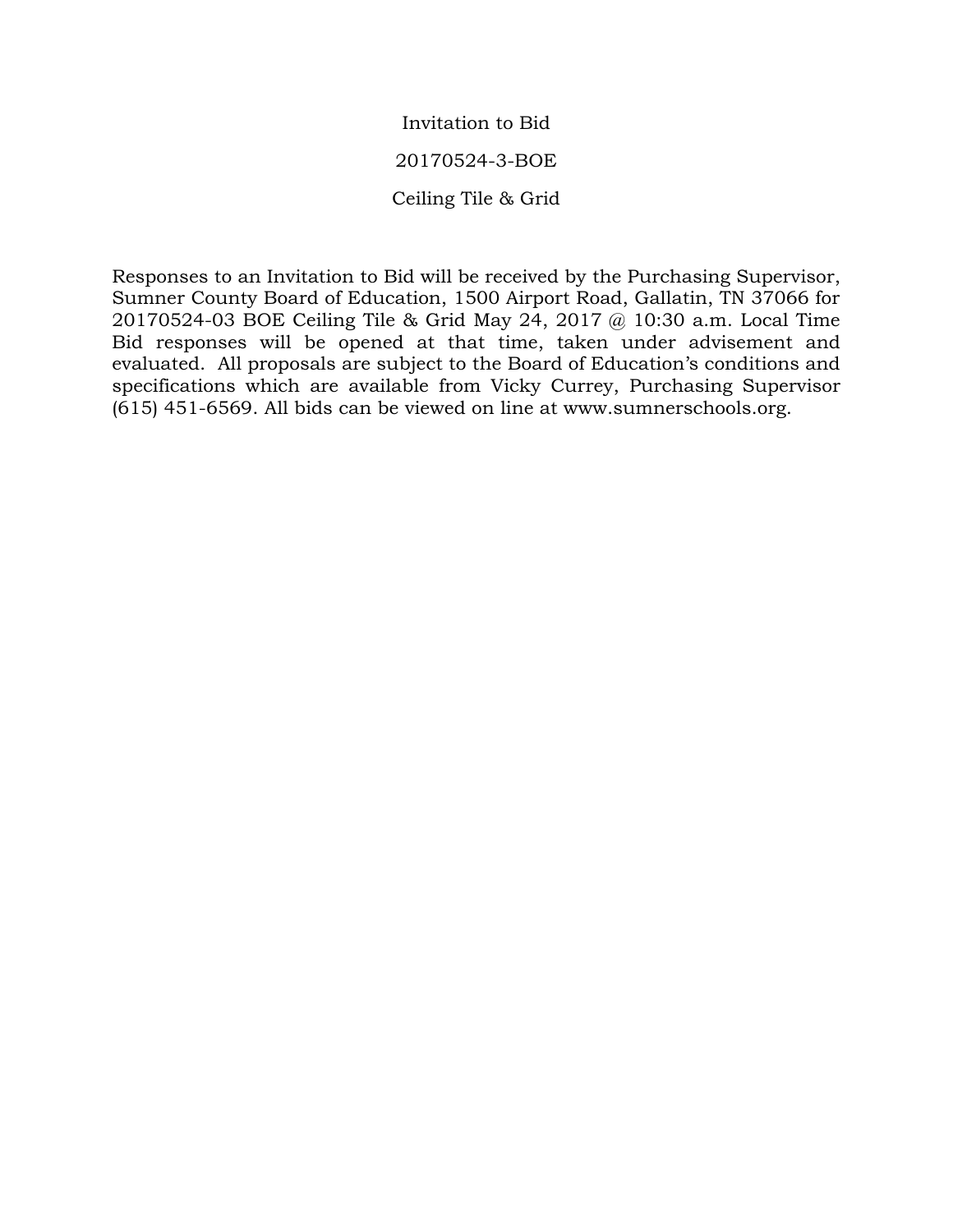## **NOTICE TO RESPONDENTS**

Responses to an Invitation to Bid will be received by the Purchasing Supervisor in the SUPPORT SERVICE FACILITY CONFERENCE ROOM, Sumner County Board of Education, 1500 Airport Road Gallatin, TN 37066. They will be received until **10:30 a.m. Local Time May 24, 2017 for 20170524 -3-BOE Ceiling Tile & Grid at** which time the responses will be opened, taken under advisement and evaluated. *BIDS WILL BE POSTED ON www.sumnerschools.org*

------------------------------------------------------------------------------------------------------------------------------- **GENERAL REQUIREMENTS AND CONDITIONS**

- 1. The Sumner County Board of Education reserves the right to accept or reject any and/or all responses in whole or in part, and to waive informalities therein.
- 2. Any responses received after the scheduled closing time for the receipt for responses will not be considered.
- 3. If a mistake is discovered after the responses are received, only the Sumner County Board of Education may allow the respondent to withdraw the entire response.
- 4. Partial payments will not be approved unless justification for such payment can be shown. Terms will be net 30 days.
- 5. Payment will not be made until the said 20170404-2-BOE Vision Board are inspected and approved as meeting all specifications by persons appointed by the Sumner County Board of Education.
- 6. Responses submitted must be in a sealed envelope and marked on the outside as follows: **RESPONSE 20170524-3-BOE Ceiling Tile & Grid DEADLINE: May 24, 2017 10:30 a.m. Local Time**
- 7. Facsimile responses will not be considered.
- 8. If a successful bidder violates any terms of their bid, the contract, school board policy or any law they may be disqualified from bidding for a period of two years for minor violations or longer for major violations. Bids from disqualified bidders will not be accepted during the period of disqualification.
- 9. Prices quoted on the response (if any) are to be considered firm and binding until the said **20170524-3-BOE Ceiling Tile & Grid** are in the possession of the Sumner County Board of Education.
- 10. No purchase or contract is authorized or valid until the issuance of a Board Purchase Order in accordance with Board Policy. No Board Employee is authorized to purchase equipment, supplies or services prior to the issuance of such a Purchase Order.
- 11. Any deviation from these stated terms, specifications and conditions must be coordinated with and approved in writing by the Purchasing Supervisor, Vicky Currey (615) 451-6560.
- 12. All bids that exceed \$25,000 must have the Company Name, License Number, Expiration Date thereof and License Classification of Contractor listed on outside of sealed envelope. As required by State of Tennessee Code Annotated 62-6-119.
- 13. The awarded bidder will be required to post a performance and payment bond in the amount of 25% of the contract price if it exceeds \$100,000 as stated by State of Tennessee Code Annotated 12-4-201.
- 14. If the project cost in excess of \$25,000 a performance bond must be secured by the requesting party in an amount equal to the market improvement value.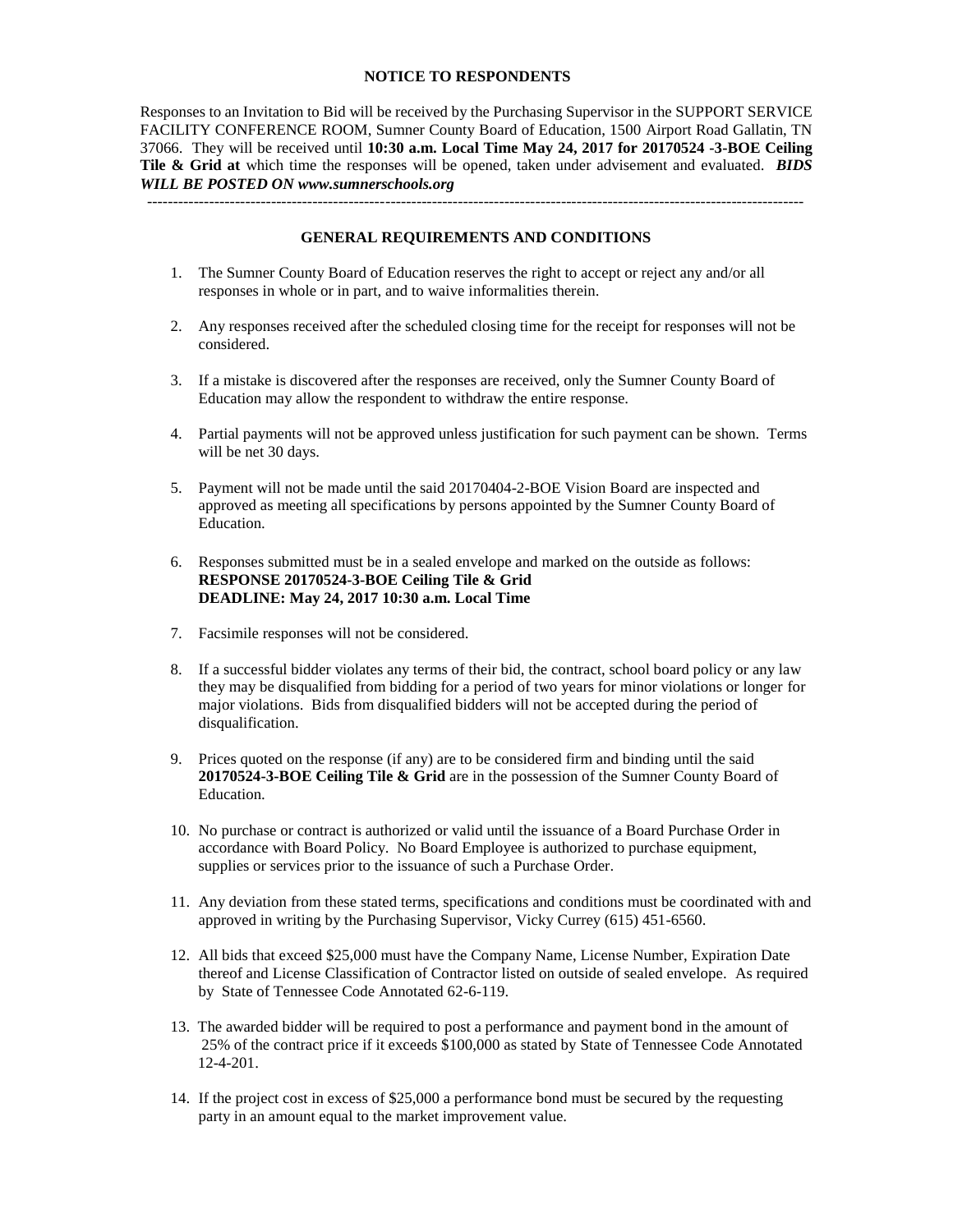## **20170524-3-BOE CEILING TILE & GRID**

The Sumner County Board of Education, herein known as "School System", is soliciting bids for ceiling tile. All vendors are required to include the cost of shipping to the School System Maintenance Department, 1500 Airport Rd., Gallatin, TN 37066 in the price of the material. Prices are to be firm and valid from July 1, 2017 – June 30, 2018. Refer to the following specifications:

## **CEILING TILE**

|                                                                           | Sq. Ft. / carton | Price / carton |
|---------------------------------------------------------------------------|------------------|----------------|
| USG #2110 Radar - Square Edge<br>$2' \times 2' \times 5/8''$              |                  | $\zeta$        |
| USG #2115 Radar - Square Edge - Fire Rated<br>$2' \times 2' \times 5/8''$ |                  | \$_            |
| USG #2310 Radar - Square Edge<br>$2' \times 4' \times 5/8''$              |                  | $\zeta$        |
| USG #2315 Radar - Square Edge - Fire Rated<br>$2' \times 4' \times 5/8''$ |                  | $\sharp$       |
| USG #7000G - Nubby Premier - Square Edge<br>$2' \times 2' \times 3/4''$   |                  | \$_            |
| <b>CEILING GRID</b>                                                       | Pieces / carton  | Price / carton |
| USG Donn DXL24-050N - 12' Main Tee                                        |                  | $\zeta$        |
| USG Donn DXL216-050N - 2' Cross Tee                                       |                  | \$             |
| USG Donn DX422-050N - 4' Cross Tee                                        |                  | $\sharp$       |
| USG M7-050 - Wall Mold                                                    |                  | \$             |
| 12 gauge - Hanger Wire                                                    |                  | \$             |